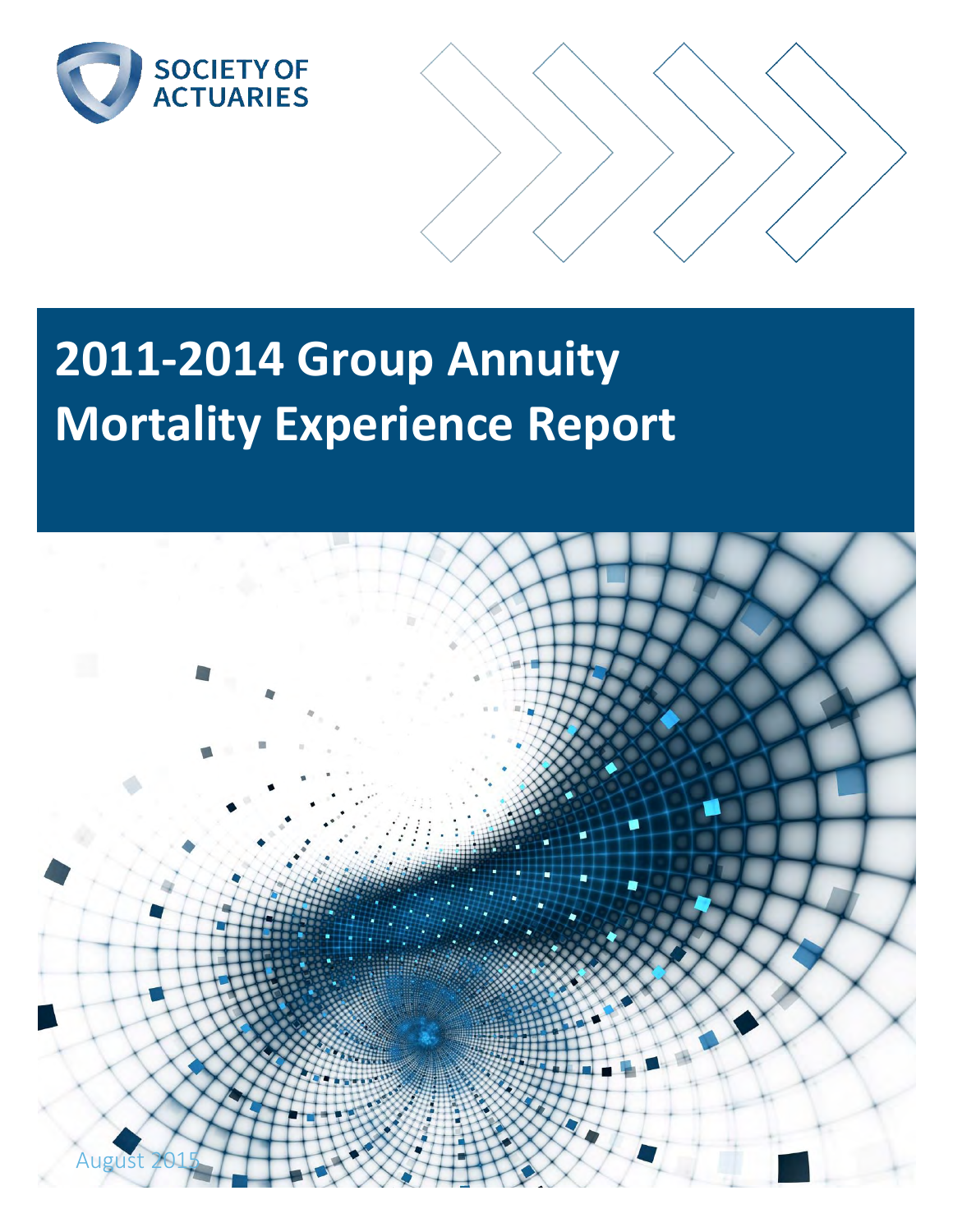

# 2011-2014 Group Annuity Mortality Experience Report

AUTHOR Group Annuity Experience Committee

#### Caveat and Disclaimer

This study is published by the Society of Actuaries (SOA) and contains information from a variety of sources. It may or may not reflect the experience of any individual company. The study is for informational purposes only and should not be construed as professional or financial advice. The SOA does not recommend or endorse any particular use of the information provided in this study. The SOA makes no warranty, express or implied, or representation whatsoever and assumes no liability in connection with the use or misuse of this study.

Copyright ©2016 All rights reserved by the Society of Actuaries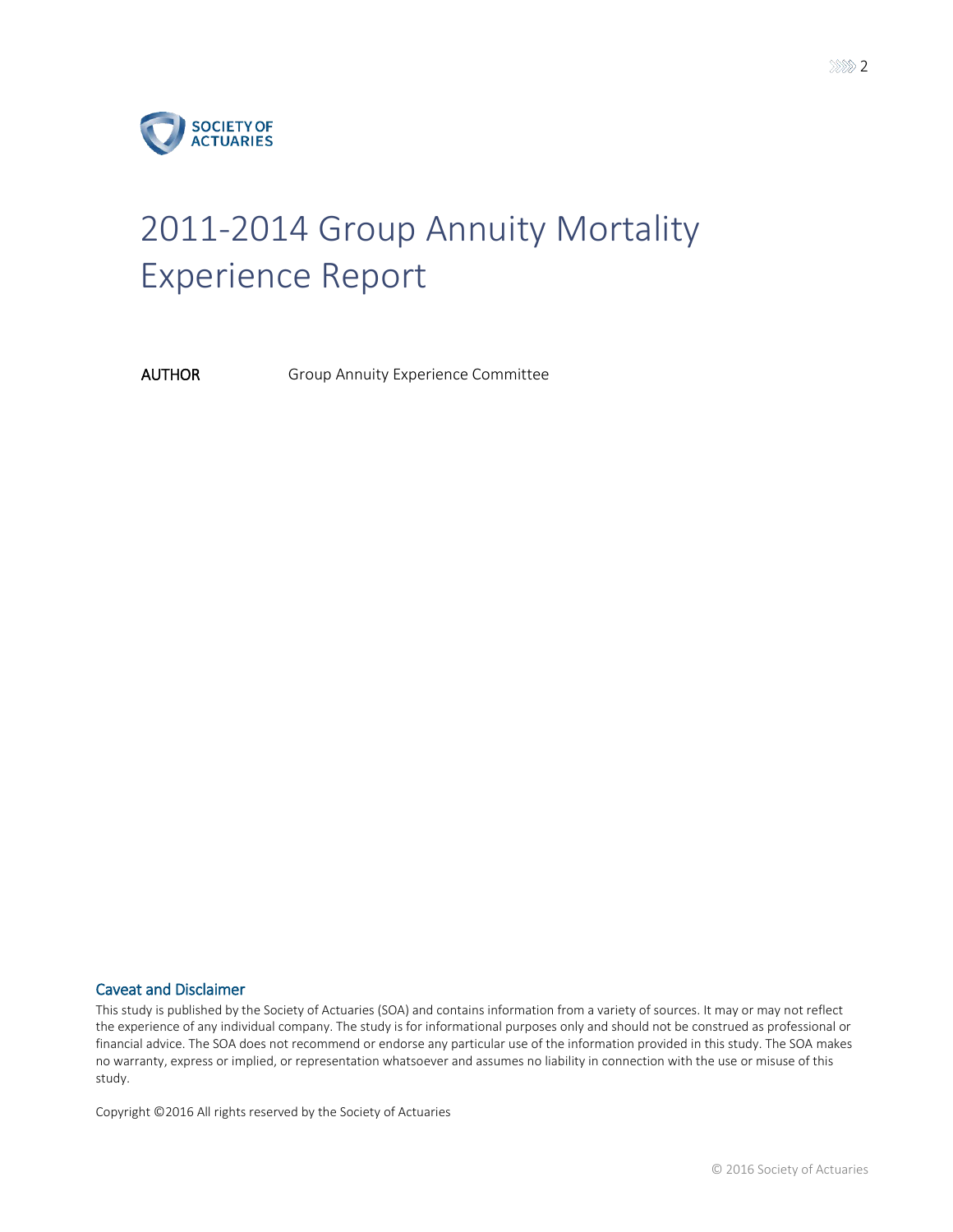# **TABLE OF CONTENTS**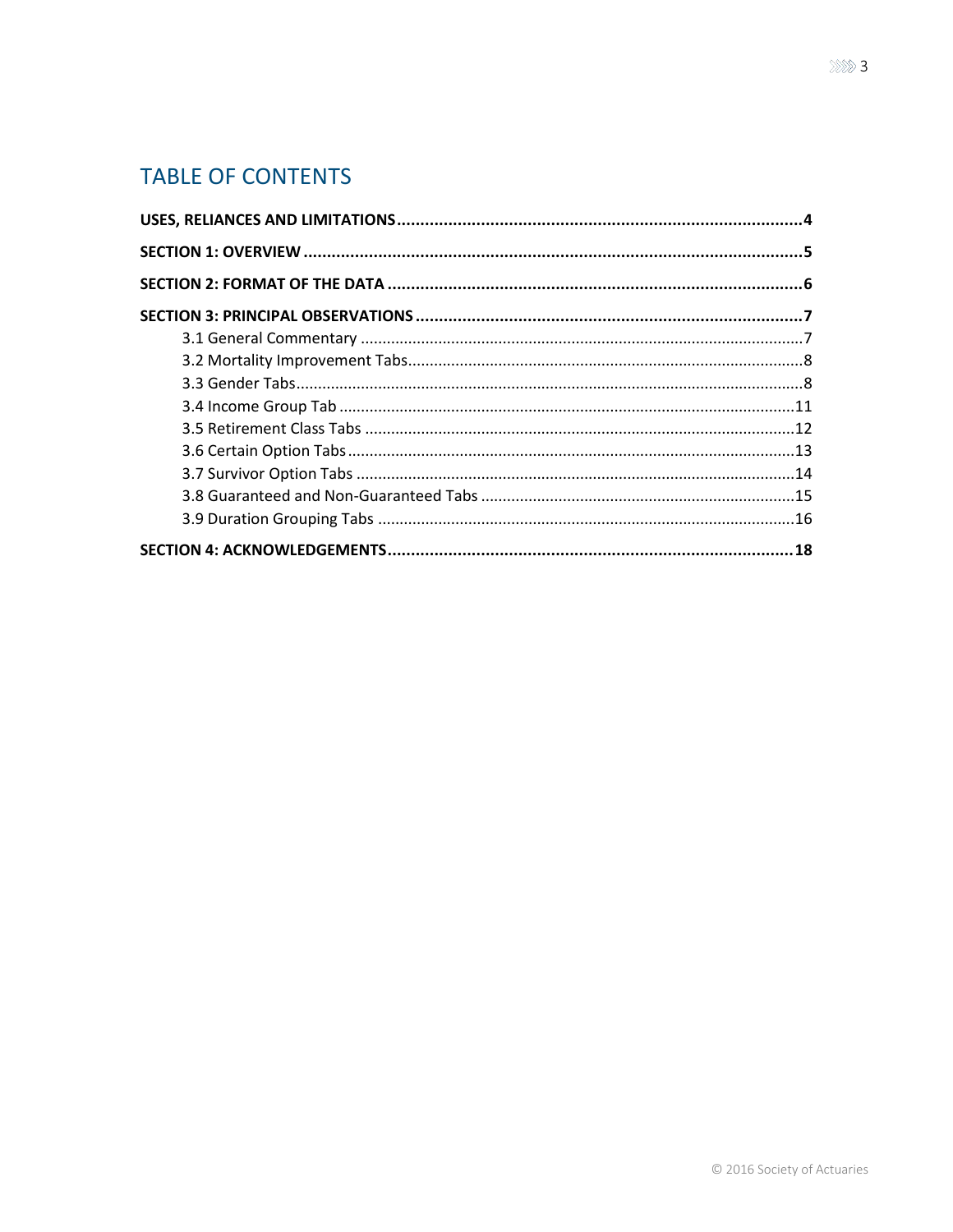# <span id="page-3-0"></span>Uses, Reliances and Limitations

The primary purposes of this study are to:

- 1. Compare emerging group annuity experience to various established mortality bases
- 2. Help to provide a credible basis for actuaries to assess mortality in group annuity business where mortality tables in existence and associated mortality improvement scales may not be representative of this distinct population
- 3. Allow actuaries to observe industry-wide trends in group annuity mortality against which to compare their own company's experience

In developing this report, the SOA relied upon data and information supplied by the participating company contributors. For each contributor this information includes, but is not limited to, the data submission for mortality experience and the responses to follow-up questions.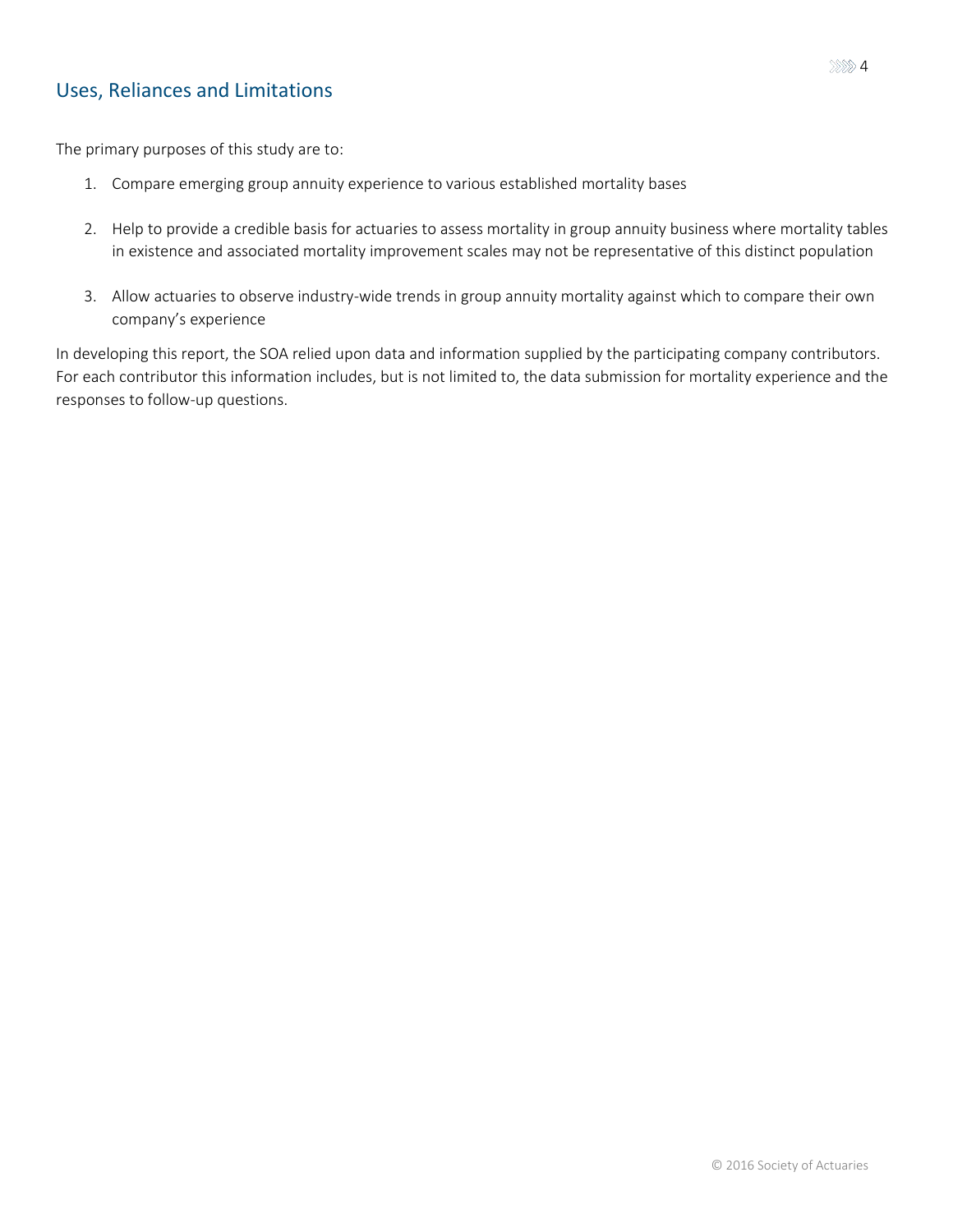### <span id="page-4-0"></span>Section 1: Overview

The Group Annuity Experience Committee of the Society of Actuaries (SOA) has performed biennial mortality studies of insurance company annuity experience under group pension contracts issued primarily in the United States. This experience is predominantly based on retired lives, which include benefit payments made under ongoing pension plans and/or terminated plans ("pension closeouts") and partially guaranteed arrangements, such as certain Immediate Participation Guarantee contracts and non-guaranteed arrangements.

MIB's Actuarial and Statistical Research Group collects, validates, and summarizes the data for this report. Consistent with the 2007 - 2010 Group Annuity Experience Report (hereafter referred to as the "Prior Study"), a database application was employed enabling access to more granular groupings. Eight insurance companies and a committee of volunteers, who are listed at the end of this report, supported this effort.

The following table summarizes mortality trends over 2011 – 2014 and mortality improvement trends over 2007-2014<sup>1</sup>. Actual-to-Expected (A/E) ratios and Annual Mortality Improvement rates by Expected Basis are as follows:

|                                                       | Actual-to-Expected Ratios<br>$(2011 - 2014)$ |           | Annual Mortality Improvement <sup>2</sup> |           |  |
|-------------------------------------------------------|----------------------------------------------|-----------|-------------------------------------------|-----------|--|
|                                                       |                                              |           | $(2007 - 2014)$                           |           |  |
| <b>Expected Basis</b>                                 | By Lives                                     | By Income | By Lives                                  | By Income |  |
| 1983 GAM                                              | 91.7%                                        | 80.9%     | 2.4%                                      | 1.1%      |  |
| 1994 GAM Basic with<br>Projection                     | 104.8%                                       | 95.3%     | 2.0%                                      | 0.9%      |  |
| 1994 GAR                                              | 112.7%                                       | 102.4%    | 2.0%                                      | 0.9%      |  |
| RP-2014 Projected with MP-<br>2015 to Experience Year | 109.6%                                       | 100.8%    | 1.1%                                      | 0.1%      |  |
| RP-2014 Projected with MP-<br>2015 to Study Midpoint  | 109.7%                                       | 100.8%    | 1.5%                                      | 0.5%      |  |

As shown by the mortality improvement results By Income, these A/E ratios have dropped 4.8%<sup>3</sup> from 86.2% in 2007 to 81.4% in 2014 based on the (un-projected) 1983 GAM table, which represents a 1.1% average annual mortality improvement rate.

Using the 1994 GAM Basic with Projection, the A/E ratio By Income was at 100.2% in 2007 and 96.1% in 2014. Annual mortality improvement was 0.9% faster than Scale AA over the eight-year period.

These rates of improvement are similar to the 1.1% average overall improvement and 0.7% average improvement relative to projection Scale AA for the 2003-2010 period shown in the Prior Study. Though these annual averages are similar for the two periods, year-by-year mortality improvement has generally been more stable and closer to zero for the new 2011-2014 period than during the prior decade. This observation is consistent with other SOA research into U.S. mortality improvement.

<sup>&</sup>lt;sup>1</sup> There were two (of nine) contributors to the 2007-2010 dataset that did not contribute to the 2011-2014 dataset. There is one contributor (of eight) to the 2011-2014 dataset that did not contribute to the 2007-2010 dataset.

<sup>2</sup> Results for mortality improvement are based on the loglinear regression of results over the eight-year period. Results using Arithmetic Average Improvement are also available in the Excel worksheet on the "MortImp" tabs.

<sup>&</sup>lt;sup>3</sup> All percentage changes in A/E Ratios in this report are calculated as differences rather than ratios.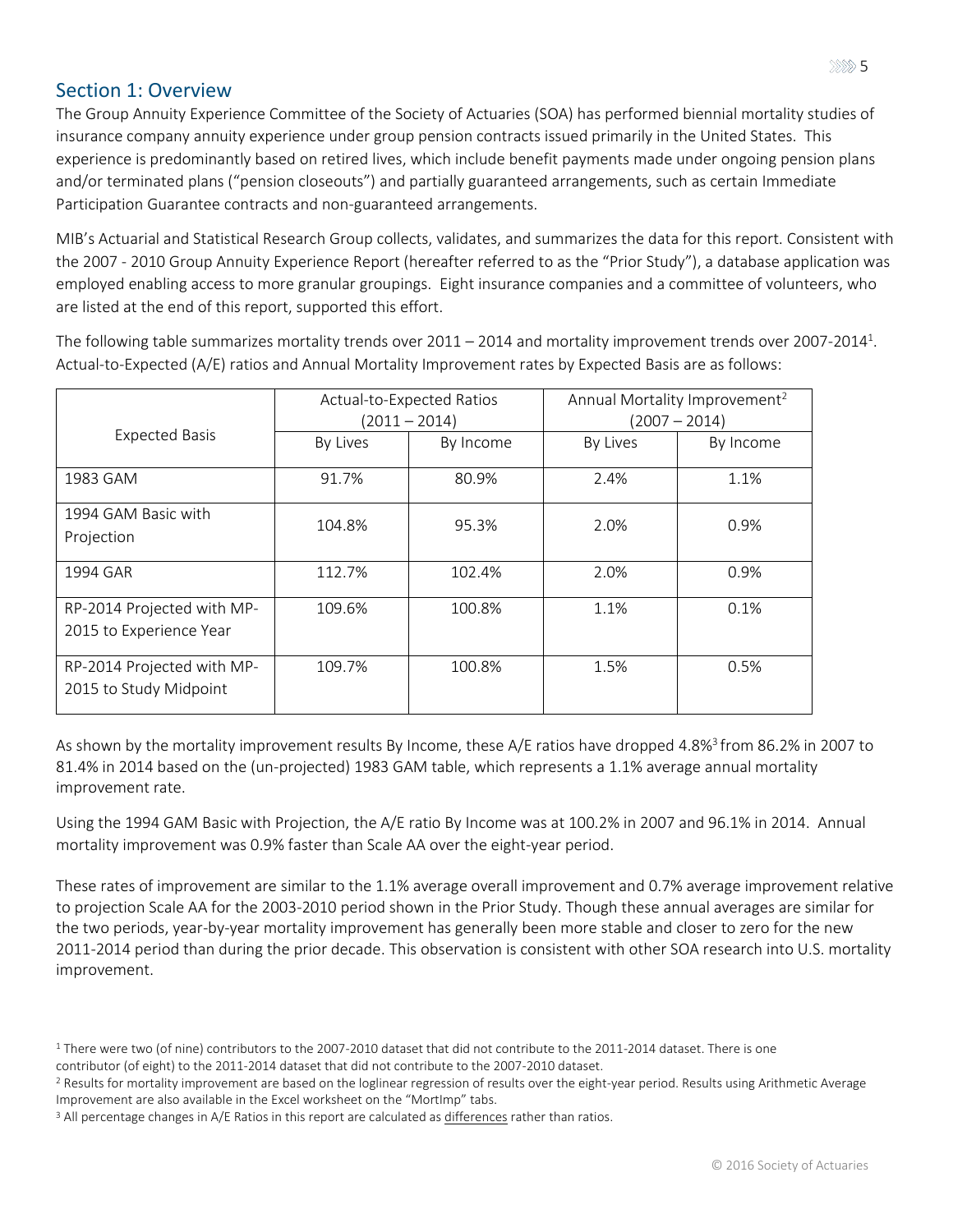In 2014, the SOA released the RP-2014 Mortality Tables for measuring pension plan obligations and Scale MP-2014 for mortality improvement. The following year, the SOA published Scale MP-2015 as an update to Scale MP-2014 with an additional two years of historical data. The above table now includes two A/E ratios using RP-2014 projected with MP-2015 as the expected basis. The first expected basis projects mortality improvement to the year in which experience is being measured. The second projected basis uses MP-2015 to project the RP-2014 base rates to the midpoint of the 2011-2014 study period.

# <span id="page-5-0"></span>Section 2: Format of the Data

All experience is available by lives and by income. The data are available with the following breakdowns:

| Experience Years (4):       | 2011, 2012, 2013, 2014                                    |
|-----------------------------|-----------------------------------------------------------|
| Experience Periods (2):     | 2011-2012, 2013-2014                                      |
| Gender:                     | Male, Female                                              |
| <b>Attained Age Groups:</b> | $0-54, 55-59, 60-64, \ldots$ , 90-94, 95+                 |
| Annual Income Groups:       | \$0-4,999, \$5,000-9,999, \$10,000-24,999,                |
|                             | \$25,000-49,999, \$50,000-99,999, \$100,000-249,999,      |
|                             | \$250,000-499,999, \$500,000+                             |
| Retirement Class:           | Before Normal Retirement Date, on or after NRD, Other     |
|                             | (Unknown Retirement Date)                                 |
| Certain Option:             | Life-Only, Life & Certain Period, Cash Refund, Unknown    |
|                             | (includes Temporary Life Annuities)                       |
| Survivor Option:            | 0% (Single Life), 1-50% (Joint & Survivor), 51-75% (Joint |
|                             | & Survivor), 76-100% (Joint & Survivor), Unknown Joint    |
|                             | <b>Status</b>                                             |
| Guarantee Status:           | Guaranteed, Non-Guaranteed                                |
| Duration:                   | 0-1 years, $2-5$ years, $6-10$ years, Ultimate $(11+)$    |
|                             |                                                           |

To ensure the deaths are reliable, the data reflects annuitants who are receiving life contingent payments or, in some cases, are past normal retirement date but not currently receiving payments. For joint-and-survivor annuities, only the person in payment status is counted in the exposure and death statistics. Some companies did not include exposures and deaths for spouses, but those that did only included them to the extent that the spouses outlive the participants. Data from trusteed/reimbursement contracts (for which a third party administrator maintains the benefit records) are included for some contributing companies but may not be for others.

The Committee believes that any lags in reporting of deaths are minimal at this point and that results are generally credible in the formats provided. Results at the very low and very high ages may not be credible. Users who create their own pivot tables from the data should be careful to ensure there is adequate exposure in the resulting cells.

Actual-to Expected (A/E) ratios are available using the 1983 Group Annuitant Mortality Table (83 GAM and 1983 GAM Basic), the 1994 Group Annuitant Mortality Table (94 GAM Basic with Projection or 94 GAM Static), the 1994 Group Annuity Reserving Table (94 GAR), and the RP-2014 Mortality Tables projected with Mortality Improvement Scale MP-2015. All of these tables are applied on a sex-distinct basis. The 94 GAR tables are a combination of the 94 GAM Static Table and Projection Scale AA. Whenever reference is made to the use of the 94 GAR, it implies application of generational mortality techniques. These sets of tables represent the most recent group annuity valuation tables.

The 83 GAM and 94 GAM, with variants, along with Projection Scale AA may be downloaded from [http://mort.soa.org](http://mort.soa.org/) (Table Identities 825-826, 832-835, and 923-924 respectively. Note that IRS Revenue Ruling 2001-62 refers to a 94 GAR variant that is projected to 2002. This version of 94 GAR, "IRS 1994 GAR" is not present in the data.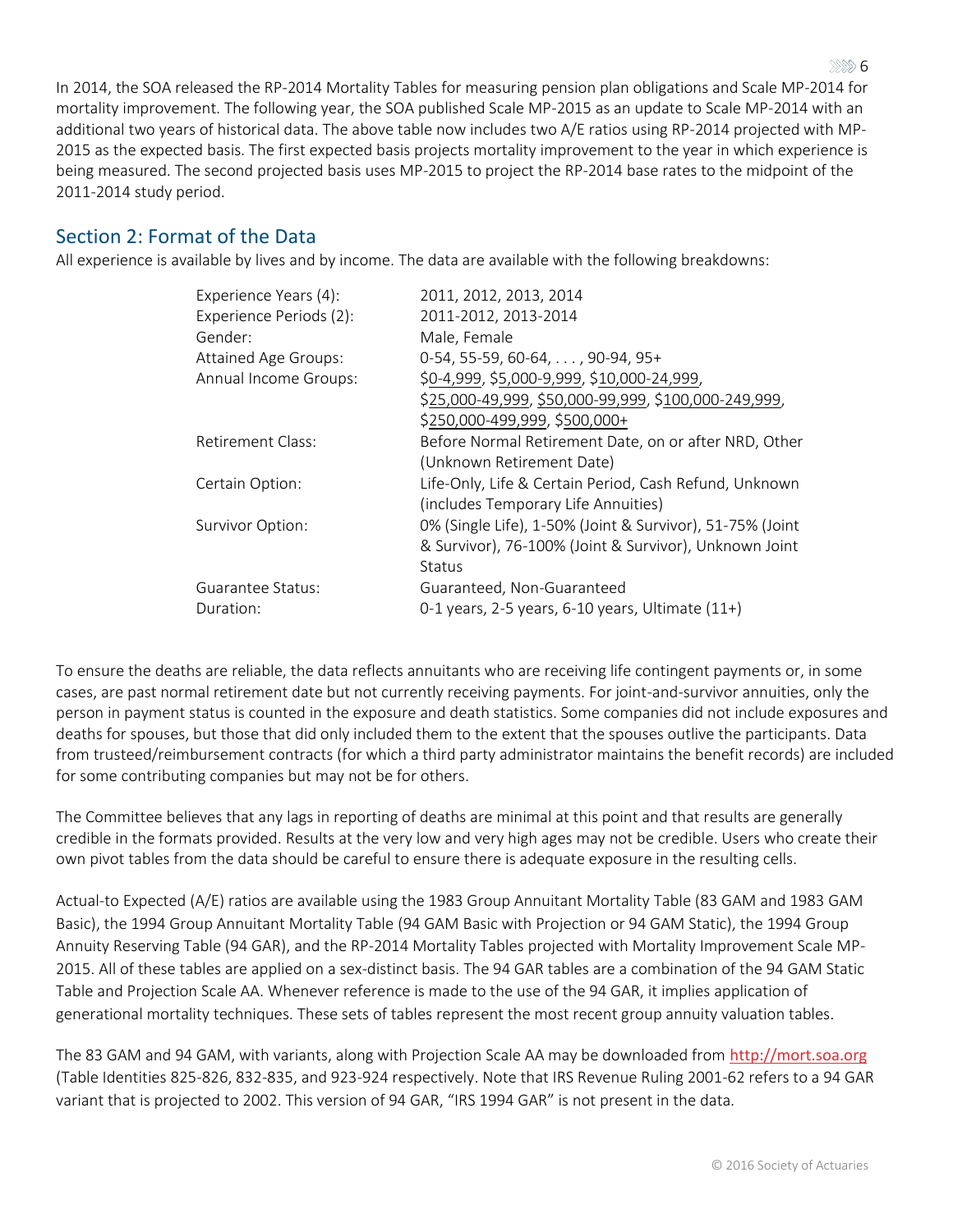The table below shows the seven mortality bases that are available in the data.

| Mortality Table              | <b>Valuation Margin</b> | Projection Scale | Projection Year                 |
|------------------------------|-------------------------|------------------|---------------------------------|
| 83 GAM                       | Included                | <b>None</b>      | n/a                             |
| 83 GAM Basic                 | None                    | None             | n/a                             |
| 94 GAM Static                | Included                | None             | n/a                             |
| 94 GAM Basic with Projection | <b>None</b>             | Scale AA         | Year of Experience              |
| <b>94 GAR</b>                | Included                | Scale AA         | Year of Experience              |
| RP-2014                      | N/A                     | MP-2015          | Year of Experience              |
| RP-2014                      | N/A                     | MP-2015          | <b>Midpoint of Study Period</b> |

The mortality tables shown in bold font above are already present in each of the pivot tables. The 83 GAM and 94 GAR were selected as they are prescribed valuation bases. The 94 GAM Basic with Projection was selected as a best-estimate version because a valuation margin is not included but mortality improvement projection is included. Other bases may easily be added to any pivot table by any user who wishes to see results on those bases.

# <span id="page-6-0"></span>Section 3: Principal Observations

#### <span id="page-6-1"></span>**3.1 General Commentary**

This section of the report will describe each of the pivot tables that have been provided and includes relevant observations. Each topic is referred to by the Tab Name and is generally discussed in the order that they appear in the accompanying Excel file.

This discussion uses the 1994 GAM Basic Table with Projection Scale AA as the primary basis for expected deaths.

A/E ratios provide simple reference values for comparison of mortality experience data with established mortality tables. The exact reference values are quantitatively significant only to the extent that underlying exposure is similar for the current experience data. The United States and Canadian population, workforce, and annuitant population have undergone significant demographic changes since the experience data was originally obtained to construct the 1983 GAM and 1994 GAR tables. In addition, as noted earlier, data reported in this study was derived primarily from blended populations of active workers and retirees (however, blending was not significant at the older ages). Interpretations of data in terms of the A/E ratios that follow should nevertheless be adopted only with these factors taken into consideration.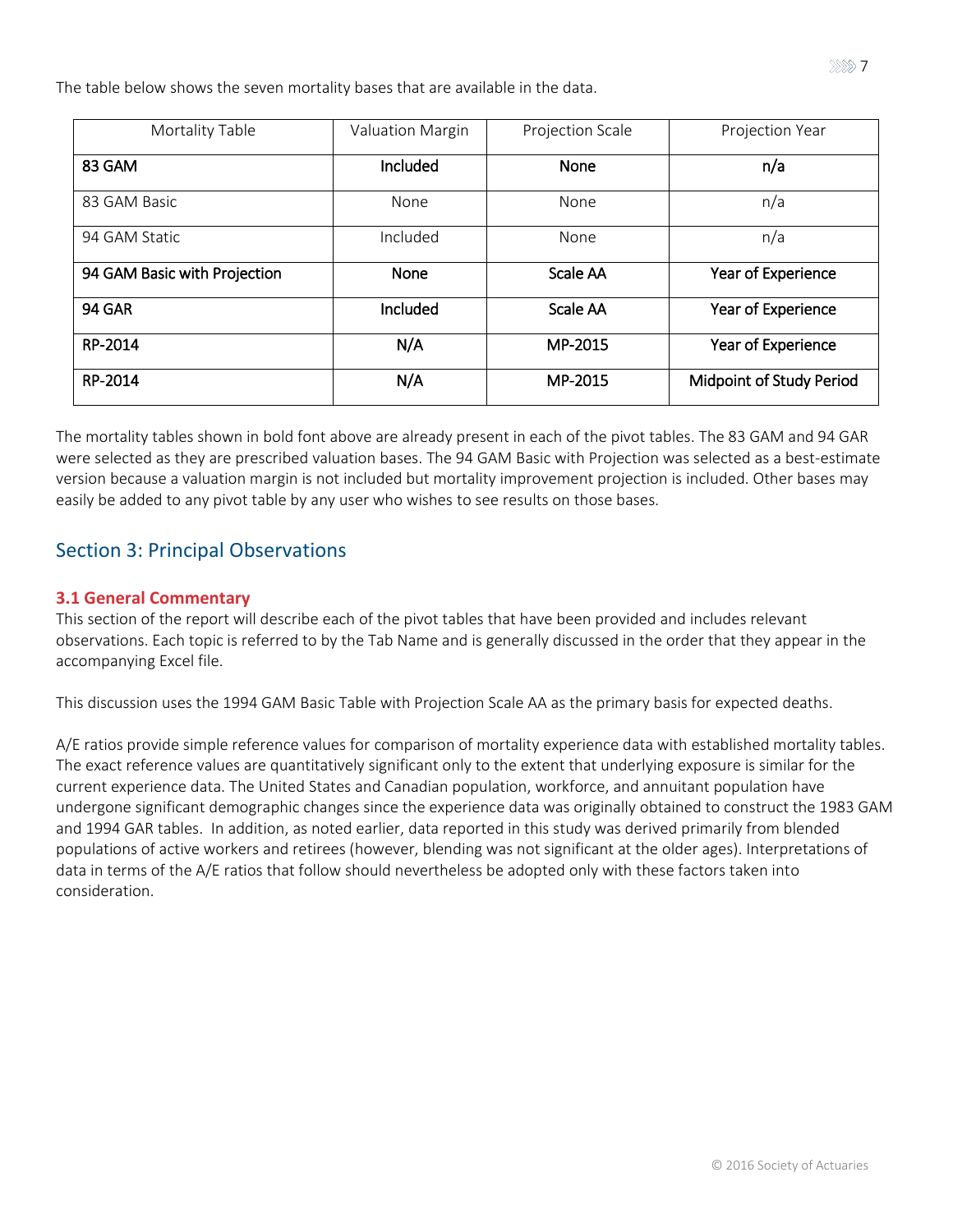#### <span id="page-7-0"></span>**3.2 Mortality Improvement Tabs**

There are two tabs for illustrating mortality improvement – one By Lives and one By Income. The values for Annual Mortality Improvement contained in the table on page 1 of this report come from these tabs. Results can be displayed differentiating by gender or on a combined basis. Annual rates of mortality improvement discussed below use the loglinear regression slope of the results using the 1994 GAM Basic with Projection table as the expected basis. For convenience, the arithmetic average of the mortality improvement is calculated and shown in the pivot tables as well on these tabs.

The mortality improvement factors provide an indication of how closely Projection Scale AA reflects the actual annual improvement in mortality. These factors show rates of improvement in actual mortality relative to improvement in the expected mortality basis. Factors that are positive indicate that actual mortality is improving faster than assumed by Projection Scale AA. Factors that are negative indicate that actual mortality is improving at a slower rate than assumed by Projection Scale AA.

#### *By Lives*

For males and females combined, overall mortality improved 2.0% faster than Scale AA during 2007-2014 compared to the 0.3% mortality improvement seen during 2003-2010. Males improved by 1.8% and females improved by 2.3% relative to Scale AA. The rates of improvement peak in the 65-69 age group and generally decrease by attained age thereafter.

#### *By Income*

For males and females combined, overall mortality improved by 0.9% faster than Scale AA during 2007-2014 compared to 0.7% during 2003-2010. Males declined by 0.9% and females improved by 1.3% relative to Scale AA. The rates of improvement generally decrease by attained age after ages 70-74.

#### <span id="page-7-1"></span>**3.3 Gender Tabs**

There are two tabs for analyzing summary statistics by gender. The first gender tab, *Summary – Gender & Exp Yr,* contains two pivot tables, one for each year of the study period By Lives and another By Income. The second gender tab, *Att Age & Gender*, likewise has two pivot tables, one for attained age groups By Lives and another pivot table for attained age groups By Income. Exposures, actual deaths and A/E ratios are shown on each tab.

#### Experience Years

The two pivot tables on this tab are displayed sequentially with By Lives appearing first and By Income appearing second. Individual experience years are shown separately.

#### o *By Lives*

The distribution of exposures By Lives by gender remained roughly the same proportion compared to 2007-2010; that is, 55% male and 45% female. As shown in the table below, the average A/E ratios in the first four years is consistent with those in the later four years and the difference between female and male A/E ratios is consistent between periods.

| Average A/E ratios | 2007-10 | 2011-14 |
|--------------------|---------|---------|
| Females            | 113.4%  | 101.7%  |
| Males              | 108.4%  | 99.7%   |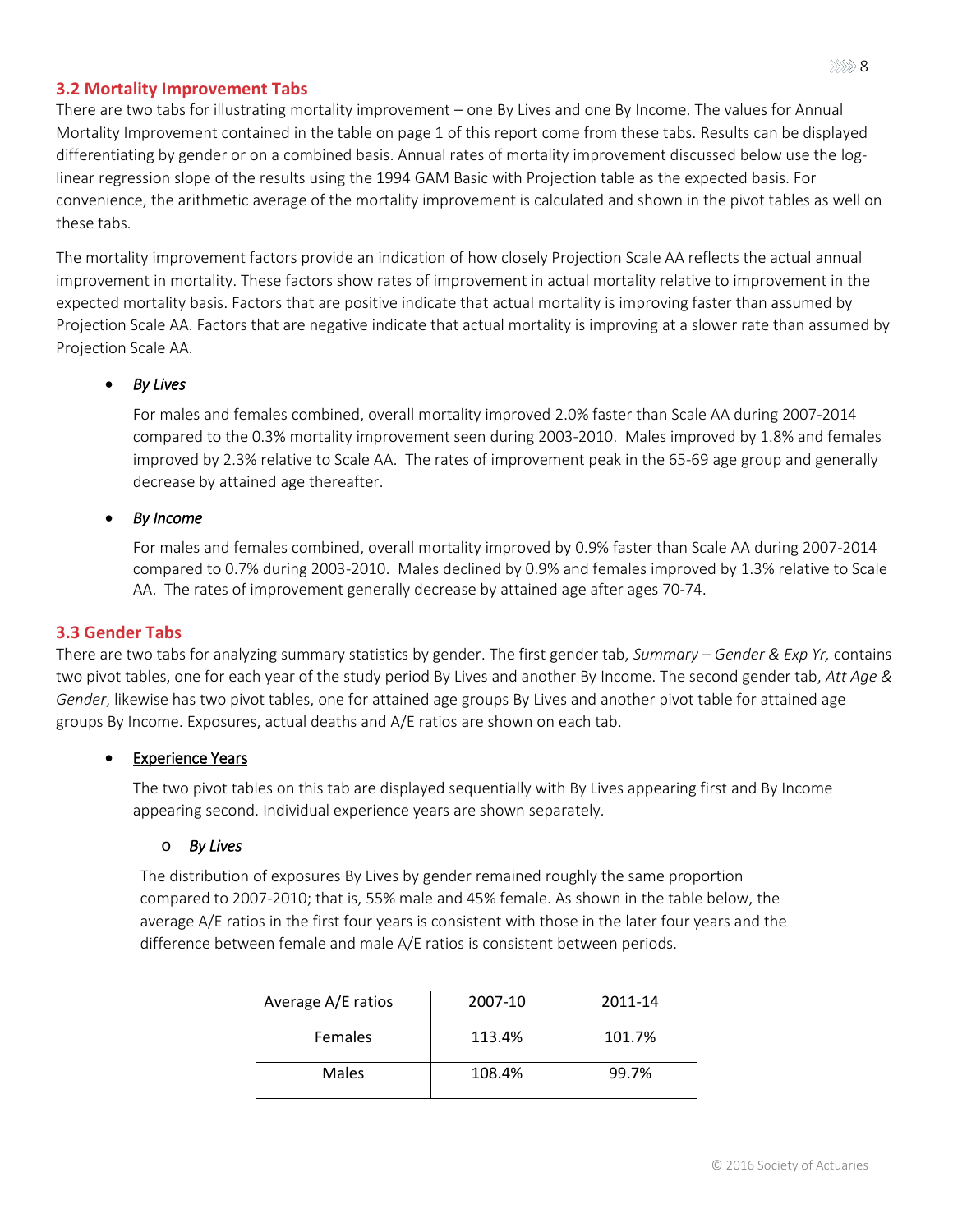Similar to the prior study, both males and females showed a general trend towards lower A/E ratios over time, which indicates faster mortality improvement than Scale AA for each gender. During the 2011-2014 period, A/E ratios were highest during 2011 for both males (102.4%) and females (104.0%). A/E ratios declined for both genders from 2011-2013 before increasing from 2013-2014.

#### o *By Income*

Patterns and trends By Income are comparable to those By Lives. Data that has A/E ratios By Income lower than those on a By Lives basis suggests individuals with higher incomes are experiencing increased longevity. In aggregate, A/E ratios By Income are approximately 10% lower than those By Lives; this is almost completely driven by male experience. For females, this impact is only about 2/3 that of males. The average difference in  $2011 - 2014$  is less than that in  $2007 - 2010$ , but this may represent the different blocks of experience.

While the proportion of exposures on a By Lives basis is relatively equal, with 55% male and 45% female, the proportion of exposures on a By Income basis is skewed dramatically towards males; on average males account for 67% and females only 33%. The significant difference in exposures By Income is indicative the pervasiveness of male-female income disparity and is further discussed under the Income Group tab portion of the report.

#### Attained Age Group

As noted above, the two pivot tables on this tab are displayed side-by-side with By Lives on the left and By Income on the right. Results are shown for all eight years of the study period combined. Results for an individual experience year or group of experience years can be obtained by changing the Experience Year field of the pivot table.

#### o *By Lives*

A/E ratios for ages below 65 are noticeably higher than other age groups, presumably reflective of early retirement for health reasons. However, these results should be interpreted with caution due to the modest amount of exposure in these groups. A/E ratios for ages 70-95+ are fairly consistent and generally are between 100% and 110%. Between the ages of 55-69, male A/E ratios By Lives are higher than their female counterparts. The A/E ratios are almost equal between the two genders in the 70-74 age group. For all age groups 75-79 and older, female A/E ratios are higher than male A/E ratios.

© 2016 Society of Actuaries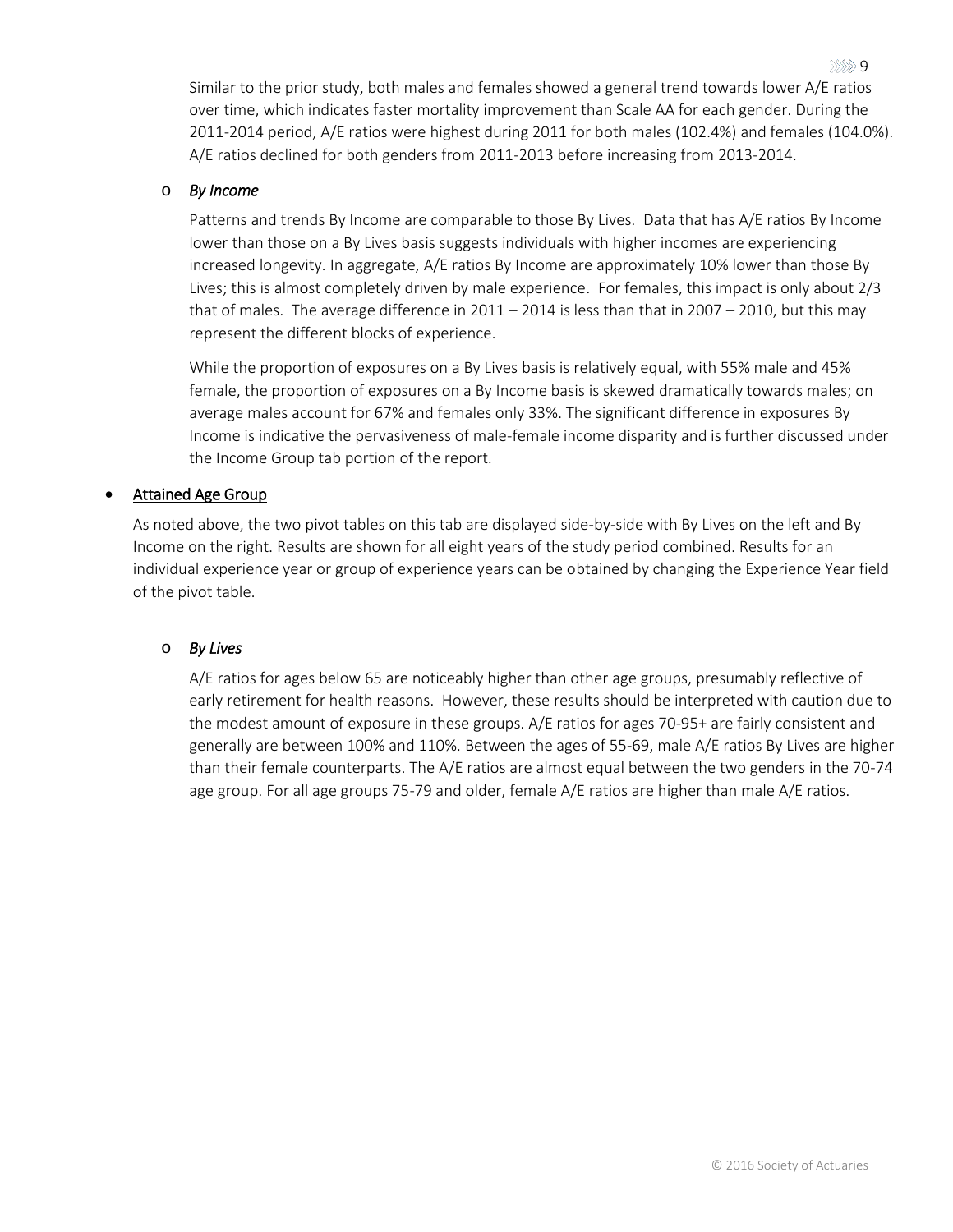#### o *By Income*



Results By Income show a different pattern between the two genders than the results By Lives. Female A/E ratios By Income are higher than male A/E ratios at every age group except 95+. For both males and females, A/E ratios generally increase with attained age after the 65-69 age bracket.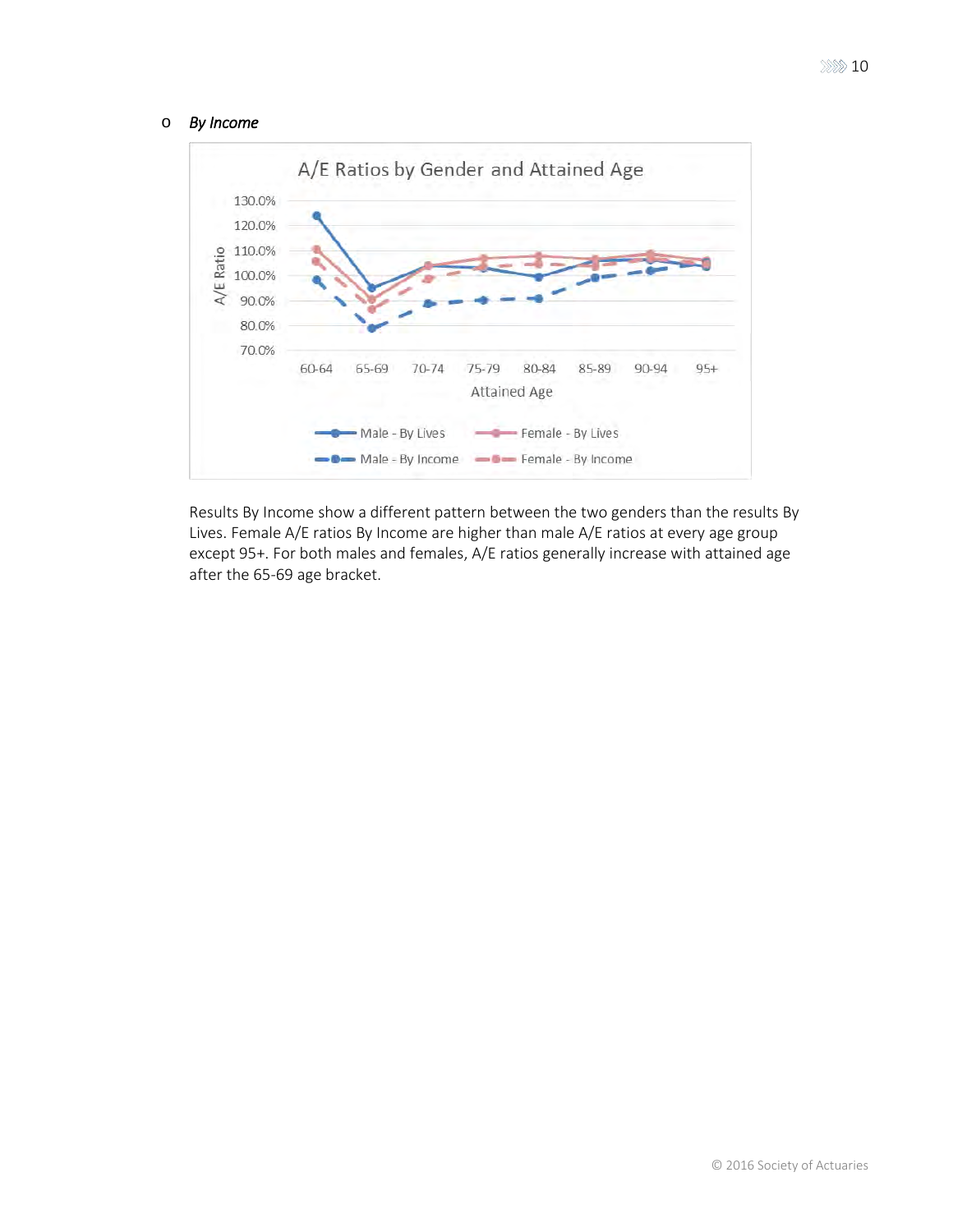#### <span id="page-10-0"></span>**3.4 Income Group Tab**

The Income Group tab shows the experience grouped according to the amount of annual income each annuitant receives based on attained age groupings. The dollar amounts shown may not be representative of the total income from all sources for any given annuitant but still provides some insight into the variation of results across different amounts of income.

As shown in the table below, the overall results show a consistent and marked pattern of declining A/E ratios as income amounts increase. The highest A/E ratio occurs for the lowest income group. The A/E ratios then decline for a given attained age grouping, as the dollar range of the income grouping rises. The same pattern occurs at almost every age group where there is a sufficient amount of exposure.

| A/E Ratios by Income Group     |                                             |        |                   |                      |                     |             |        |
|--------------------------------|---------------------------------------------|--------|-------------------|----------------------|---------------------|-------------|--------|
| $$0-4,999$                     |                                             |        | \$5,000-<br>9,999 | $$10,000-$<br>24,999 | \$25,000-<br>49,999 | $$50,000 +$ | Total  |
|                                | A/E Ratio                                   | 105.4% | 99.1%             | 91.7%                | 83.1%               | 71.5%       | 92.8%  |
| <b>Males</b>                   | % of Total<br>Male<br>Exposure <sup>4</sup> | 22.8%  | 20.1%             | 29.7%                | 16.6%               | 10.8%       | 100.0% |
|                                | A/E Ratio                                   | 108.4% | 102.5%            | 95.2%                | 84.8%               | 87.1%       | 101.7% |
| Females                        | % of Total<br>Female<br>Exposure            | 37.6%  | 24.0%             | 25.5%                | 9.1%                | 3.7%        | 100.0% |
| Percent<br>Female <sup>5</sup> | % of<br>Exposure                            | 44.8%  | 36.9%             | 29.7%                | 21.3%               | 14.4%       | 32.9%  |
|                                | A/E Ratio                                   | 106.8% | 100.2%            | 92.5%                | 83.3%               | 73.1%       | 95.3%  |
| Total                          | % of Total<br>Exposure                      | 27.7%  | 21.4%             | 28.3%                | 14.1%               | 8.5%        | 100.0% |

Of the exposures above \$100,000, the bulk, 78%, is concentrated between ages 60 and 84. This data appears consistent with a salary-linkage element common to pension plans.

The pattern of declining A/E ratios as income amounts increase persists when looking at the data by gender. However, the percentage of exposures that females comprise relative to each income group's total is shown to steadily decline from 45% at the \$0-\$4,999 income group down to roughly 14% at each of the income groups at \$50,000 and above. The decline in exposures as income groupings rise underscores the male-female income disparity, or "gender earnings gap" statistic tracked by the United States Census Bureau in conjunction with population surveys.

<sup>5</sup> Percentage of exposure within each respective income group that is made up of females

<sup>4</sup> Male and female exposure percentages are By Income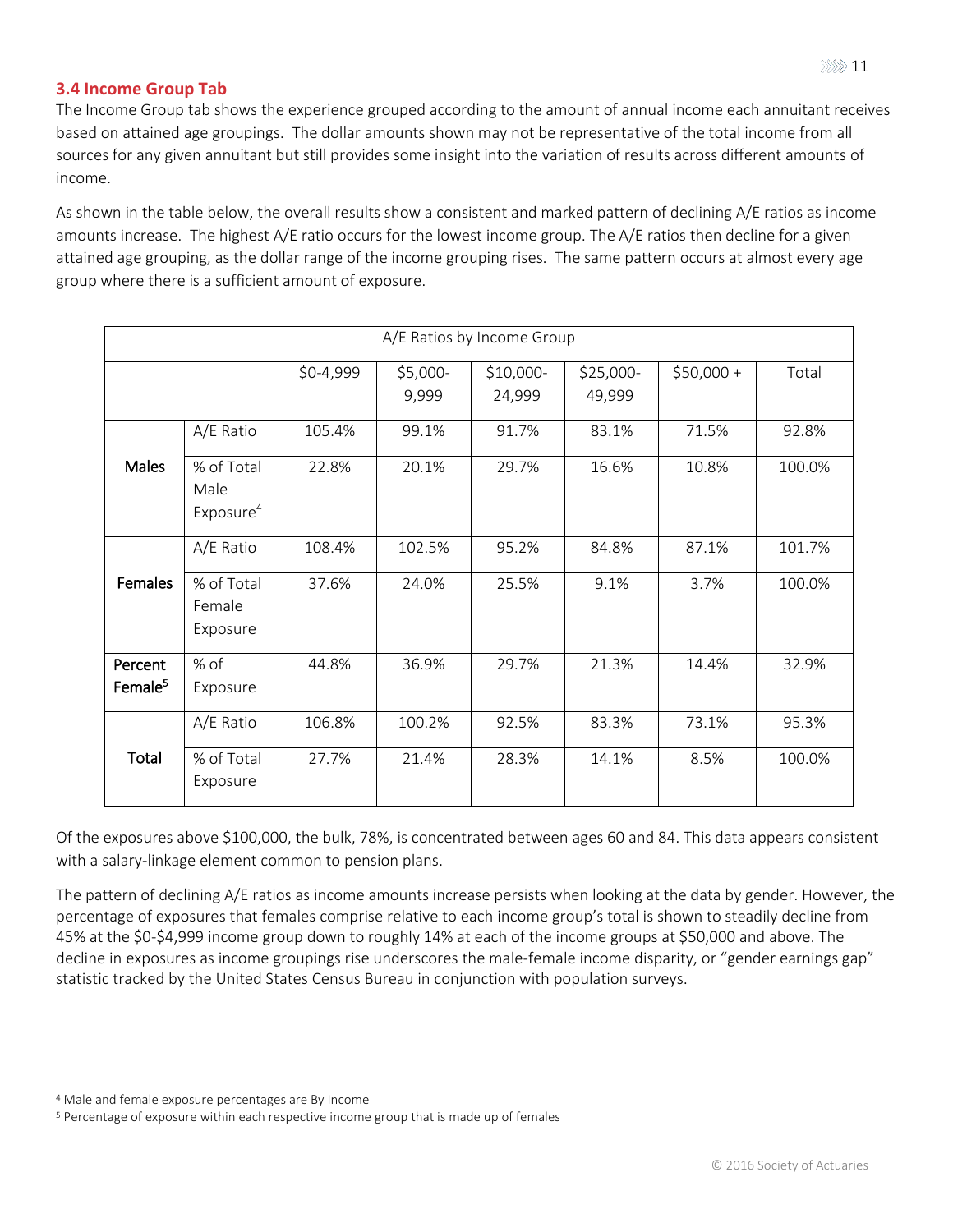#### <span id="page-11-0"></span>**3.5 Retirement Class Tabs**

There are two tabs for analyzing statistics by Retirement Class. The first Retirement Class tab presents the data by Attained Age Grouping while the second tab presents data by Income Group. The first of these tabs shows retirement age decisions. Health-related conditions and corporate down-sizing can influence retirement decisions. The second tab captures the impact of income on an annuitant's decision to retire. Results within each retirement class are generally consistent with the overall pattern of A/E ratios declining as income increases as highlighted earlier in the discussion of the Income Group tab results. The category "Other" includes experience submitted without specification of retirement date status as well as data for which a retirement date is not applicable; for example, benefit payments to a surviving spouse.

Early retirements are a combination of voluntary and involuntary (i.e., non-elective) retirements. The voluntary retirements may be the result of personal/health reasons, existing subsidies or enhanced subsidies that might accompany an elective downsizing.

#### **By Attained Age Group**

By Income, 32% retired early, 15% retired on or after the normal retirement date (NRD), and the remaining 53% were in the "Other" category. Overall, those who retired early show an A/E ratio of 97.1% compared to 92.6% for those who retired on or after their retirement date. These ratios indicate that those who retire early show higher mortality than those who retire on or after their normal retirement date.

As illustrated by the chart below, the difference between total "Before NRD" and "On/After NRD" A/E ratios decreases as attained age increases. This suggests that potential anti-selection for those taking benefits on or after their normal retirement date wears off as age increases and time passes.



The A/E ratio for the 53% whose normal retirement age is unspecified is 95.3%. This is equal to the overall A/E ratio of 95.3%, which suggests this group is similar to the aggregate of the Before NRD and NRD & After groups.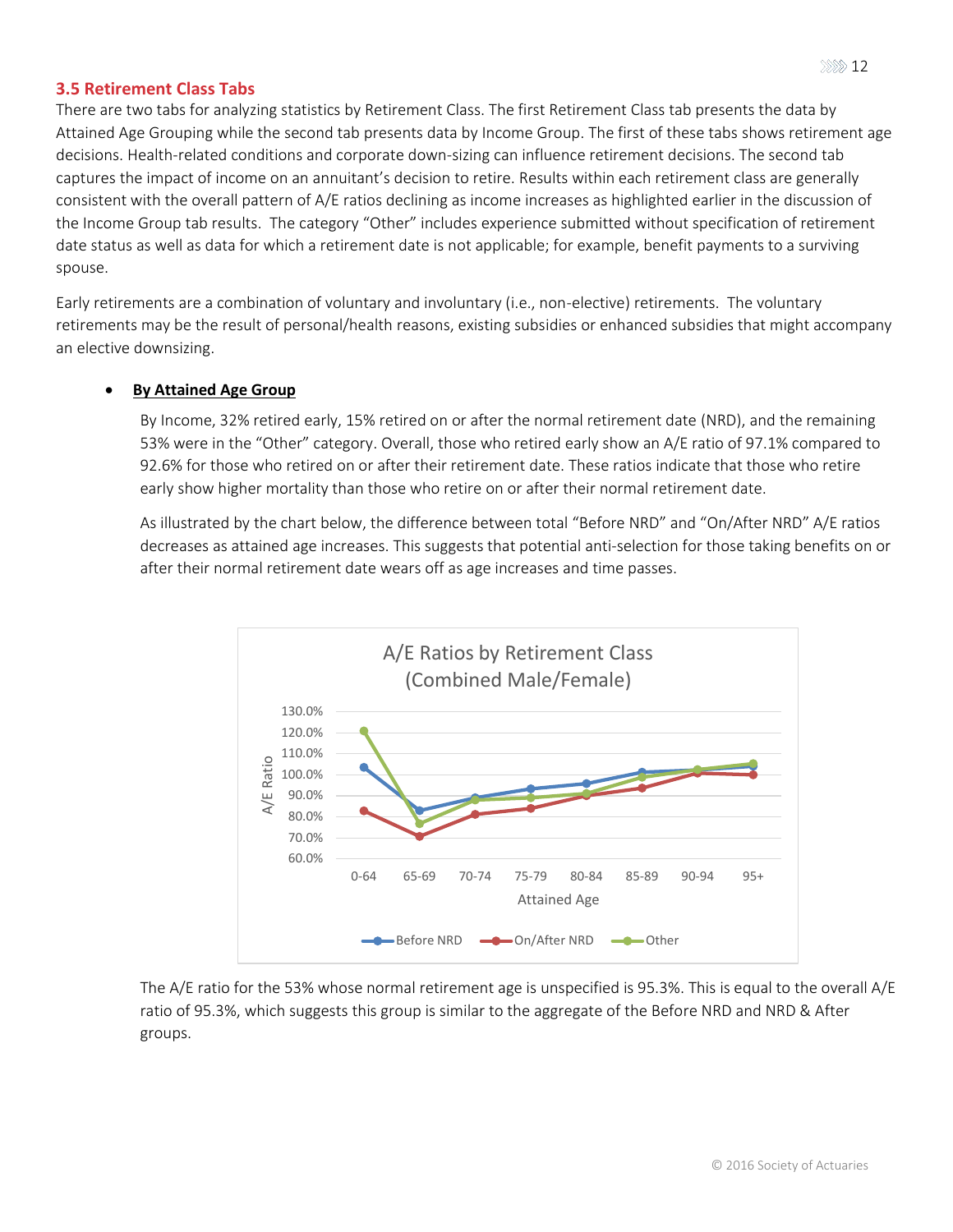Those in higher income groups are more likely to retire on/after the normal retirement date and those in the lower income groups are more likely to be classified as "Other". Those in the highest income categories are likely to have more service, which leads to more income, and therefore are more likely to work until the NRD. Also, those in the highest income categories may have the financial wherewithal to delay turning on benefits until on or after the NRD. Finally, surviving spouse benefits are often less than primary benefits, which makes the surviving spouse "other" category more likely to be in lower income classifications.

| Retirement Class by Income Group |                                                   |      |      |  |  |
|----------------------------------|---------------------------------------------------|------|------|--|--|
|                                  | \$5,000-99,999<br>\$100,000-999,999<br>$$0-4,999$ |      |      |  |  |
| Before NRD                       | 26%                                               | 34%  | 27%  |  |  |
| On/After NRD<br>15%<br>15%       |                                                   | 30%  |      |  |  |
| Other                            | 59%                                               | 51%  | 43%  |  |  |
| <sup>-</sup> otal                | 100%                                              | 100% | 100% |  |  |

The excess of A/E ratios for "Before NRD" relative to "On/After NRD" is in the 0%-10% range for all income groups with enough deaths to be credible. This excess does not seem to vary significantly by income group. Therefore, the anti-selection effect of a person choosing to retire before their normal retirement date does not seem to vary largely by income.

#### <span id="page-12-0"></span>**3.6 Certain Option Tabs**

There are two tabs for analyzing the data by the benefit option selected upon retirement. Participants may have an option to receive their benefit in the form of a single life annuity or in other actuarially equivalent forms of payment. Accordingly, the data is split as Life-Only, Life & Certain Period, Cash Refund, and Unknown. Note that each of these categories contains both single life and joint-and-survivor annuities; the breakdown only reflects the different certain options elected. Individuals who elected lump sum payments, if said option was available in their plan, are not part of the study data.

- A Life-Only annuity provides for a monthly benefit for the lifetime of a pensioner or a pensioner with a contingent annuitant. Income ceases at death of the pensioner or after the 2<sup>nd</sup> death of a pensioner and the co-annuitant in the case of a joint-and-survivor annuity. Payments are not guaranteed up to a certain dollar amount or specified number of payment years.
- A Life & Certain Period annuity pays benefits to the end of specified amount of time, called the "certain" period, and the life of the annuitant, whichever is later. Hence a stream of payments will be remitted to a beneficiary in the event the plan participant dies before the "certain" term ends.
- A Cash Refund annuity has a provision which stipulates that if the annuitant passes away before the annuity payments received equal the contributions made, the plan will pay the difference to a beneficiary. This option is typically associated with employee contributions.
- The "Unknown" category includes all annuity types that do not fall into one of the other categories. This category includes Temporary Life annuities, in which payments cease upon the death of the annuitant or upon the expiration of a period of time, whichever comes first.

The data by Certain Option must be interpreted with care as Life-Only Annuities represent 71% of the exposure. Many pension plans use the Life Only option for unmarried participants. Some companies may report a Life & Certain Period annuity as Life Only after the certain period has expired. Likewise, a Cash Refund annuity may be reported as Life Only after the specified amount has been paid out. Surviving spouses may be classified as Life Only. Healthier lives may be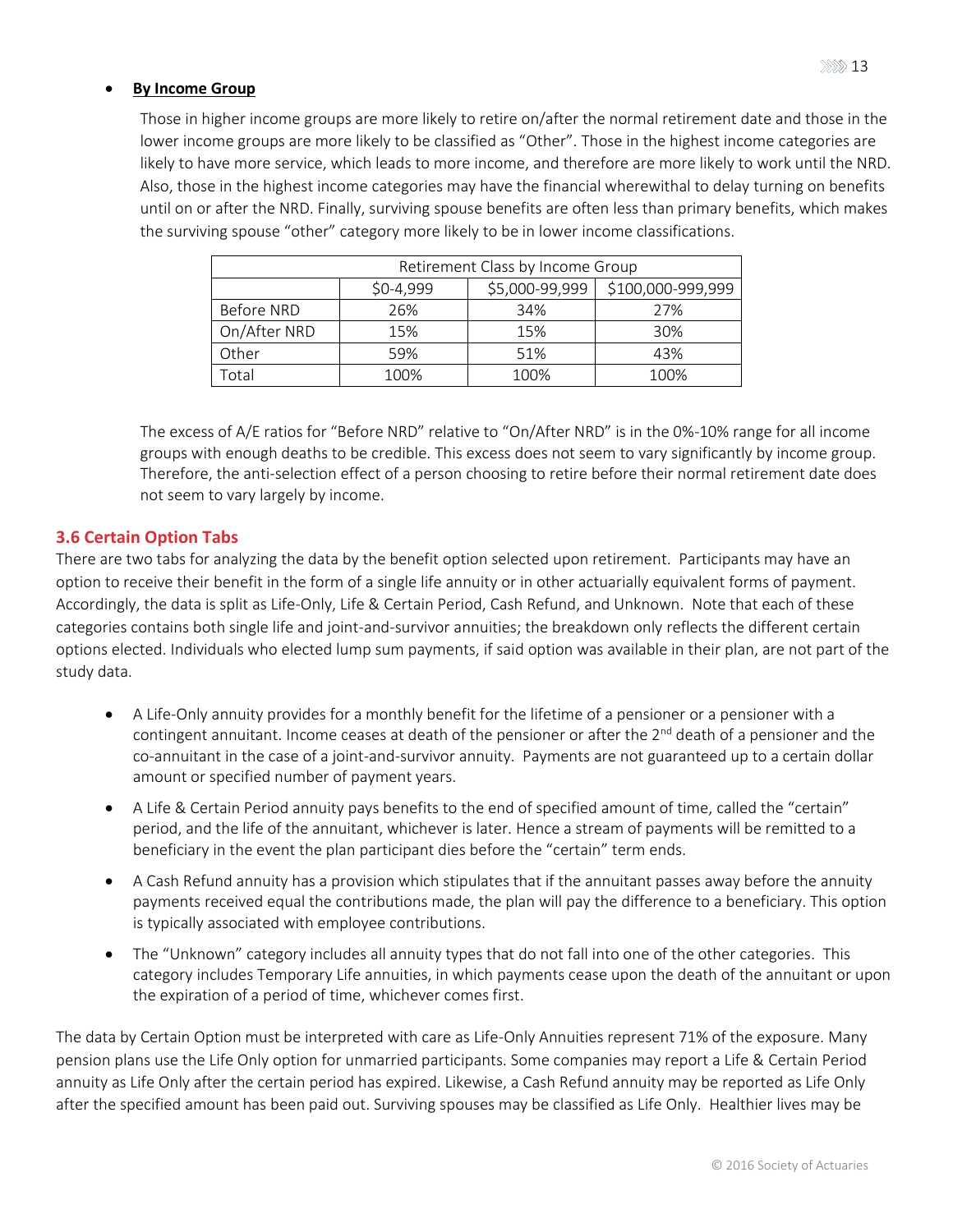selecting the benefit option with the highest monthly payments, namely a Life Only annuity. Married couples may elect a life-only annuity and then buy life insurance to protect their spouse, or they may choose a Survivor benefit option instead. There are numerous possibilities for why the Life Only option predominates. A better understanding of why the Life Only option constitutes such a large portion of the exposures would enable more accurate interpretation.

#### • By Attained Age Group

For males, the 103.7% A/E ratio for the Life and Certain Period exceeds the 95.7% for Life Only and 90.6% for Cash Refund benefits. Unhealthier lives appear to be valuing the death benefit guarantees provided by the certain period. However, since the Life and Certain Period only represents 5.6% of the exposure, this experience may not be credible. For females, the A/E ratios are similar for all three options, though they are highest for the Life Only option, which may be explained by the small sample of female experience for the Cash Refund and Life and Certain Period options. Male A/E ratios fall below 100% for attained ages between 60 and 84 for both the Life Only option and Cash Refund option.

#### • By Income Group

For males and females, we generally observe higher A/E ratios by income group for Life & Period Certain than Life Only annuities. For females, this pattern persists up to the 25,000-49,999 income group, after which the sample size becomes fairly small.

#### <span id="page-13-0"></span>**3.7 Survivor Option Tabs**

There are two tabs for analyzing data by survivor option selected. Survivor benefits allow a spouse or designated beneficiary to receive all or part of a vested retirement benefit. The single life benefit pays the highest monthly benefit to the participant only. Election of a joint and survivor ("J&S") benefit means the monthly benefits will be lower as the payments are no longer based on the participant's lifetime alone but rather guarantees a steady stream of income for two lifetimes – the participant and his/her spouse. Per U.S. Law, a 50% joint and survivor benefit is mandated for married couples unless spousal consent is obtained. Other common percentages for joint and survivor annuities are 66.7% and 75%. The tables include an Unknown category which could indicate that either the survivor option or the joint continuation percent were uncertain. The results of that category look similar to the results of the J&S options, so it is presumed that the majority of the exposure elected J&S forms.

The following table shows the A/E ratios for each survivor option and the distribution of the total population, the population excluding unknown and the known J&S options.

|                        | Single Life | 1% -50% | 51%-75% | 76%-100% | Unknown |
|------------------------|-------------|---------|---------|----------|---------|
|                        |             | J&S     | J&S     | J&S      |         |
| A/E Ratio              | 101.1%      | 84.0%   | 85.9%   | 85.0%    | 93.8%   |
| % of Exposure          | 38.1%       | 8.9%    | 2.8%    | 6.8%     | 43.4%   |
| % Exposure             | 67.3%       | 15.8%   | 4.9%    | 12.1%    | n/a     |
| (Excl. Unknown)        |             |         |         |          |         |
| <b>J&amp;S Choices</b> | n/a         | 48.2%   | 14.9%   | 36.9%    | n/a     |

Exposure in the Unknown category increased to 43% in the current study from 22% in the prior study. Most annuitants still select Single Life most often. However, the distribution within the joint life options has shifted to more exposure in the 1%-50% and 76%-100% categories compared to the prior study, and the 51%-75% group has the least exposure in the current study.

 $322$  14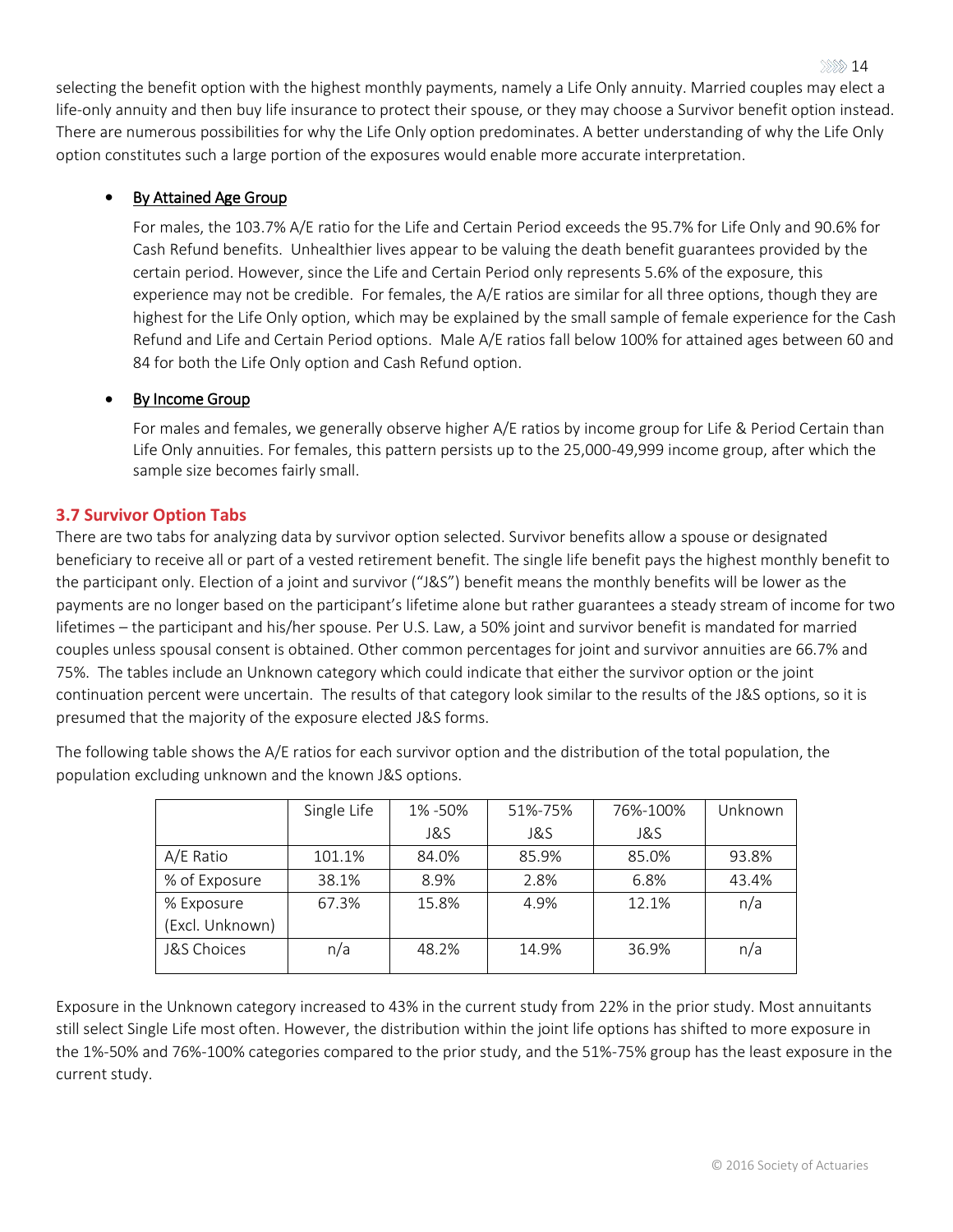For all the joint options, total A/E ratios are below 100% for males and females. This result is consistent with other studies indicating greater longevity for married individuals. For example, work done at Duke University Medical Center in the U.S. that was published in 2013 found that single individuals and those without a consistent partner during middle age had an increased likelihood of early mortality.<sup>6</sup>

#### • By Attained Age Group

Consistent with other tabs that display data by attained ages, A/E ratios are quite high at ages less than 59, indicative of those with impaired health opting to retire early. For Single Life, A/E ratios are less than 100% between ages 65-84. Because the ratios for the Single Life option begin to increase starting at age 70, approaching 100% in the 75-79 bracket and becoming greater than 100% at ages 85 and up, the data further supports the belief that greater longevity exists for married lives, that is, those selecting a joint and survivor option experience better mortality.

#### By Income Group

Consistent with every other income grouping tab, when the survivor option data is segregated into income groupings, the A/E ratios decline as the income grouping rises. The A/E ratio was above 100% only for Single Life options with income less than \$10,000, which represents 35% of the exposure. A/E ratios were less than 100% for all Joint Life options and Single Life options in income brackets greater than \$10,000 with significant exposure.

Similar to the prior study, 29% of exposures fall under a Joint and Survivor option for incomes under \$10,000 compared with 43% of incomes of at least \$10,000. For lower income levels, the reduction in benefits under a Joint and Survivor option, compared to the higher benefits of a Life Only option, may be too great to select. Additionally, there may be a correlation between income and marital status which results in higher Joint and Survivor option election rates at higher income levels.

#### <span id="page-14-0"></span>**3.8 Guaranteed and Non-Guaranteed Tabs**

There are two tabs for analyzing data by guaranteed status. Guaranteed business includes single premium closeout business, which is usually non-participating, as well as some types of participating business. Single premium closeout business encompasses terminal funding, which occurs when a company purchases annuities to provide benefits earned under a qualified defined benefit pension plan. Single premium closeout also includes the purchase of annuities for accounting purposes in which a business entity wishes to curtail the pension liability of certain participant groups. Note that contracts with an immediate guarantee feature are considered as guaranteed by some insurers but as nonguaranteed by others.

There are two additional notes with respect to the data presented on these bases. Some contributors provide only guaranteed data to the experience study and do not monitor non-guaranteed mortality as reserves are not affected by the non-guaranteed block. Other insurers track the information but may not be as diligent about confirming survivorship for non-guaranteed benefits as the insurer has no obligation to do so.

For the period 2011-2014, about 68% of the exposures By Income are guaranteed business, which is reasonably consistent with 2007-2010. The A/E ratio for all guaranteed annuitants is 95.9% and is slightly lower than that of the Prior Study which was 98.3%. However, the A/E ratio for non-guaranteed annuitants, 104.6%, is consistent with the 104.1% of the Prior Study.

6 Siegler IC et al (2012). *Consistency and Timing of Marital Transitions and Survival During Midlife: The Role of Personality and Health Risk Behaviors.* Annals of Behavioral Medicine; DOI 10.1007/s12160-012-9457-3.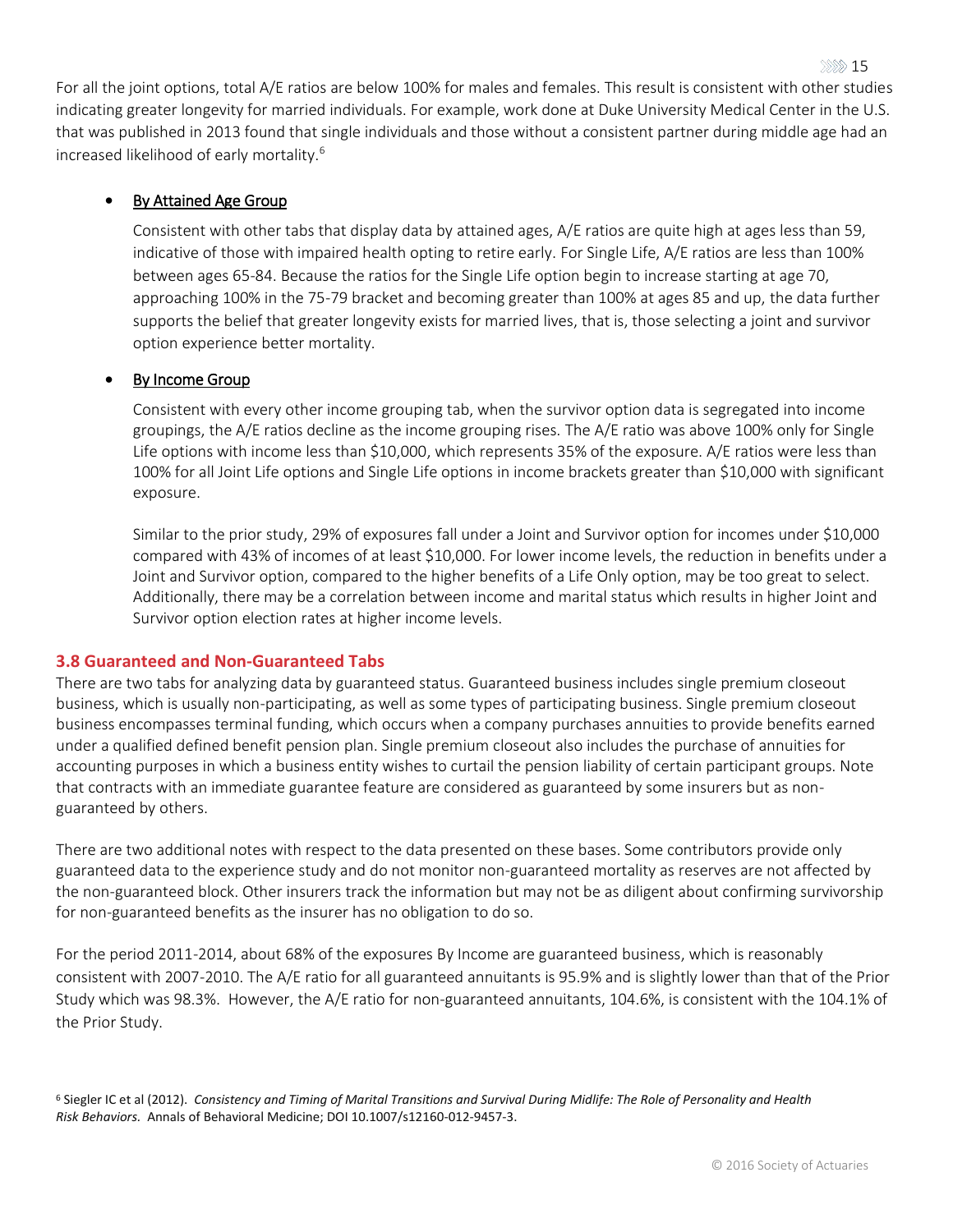The proportion of female exposures has similarly increased from the Prior Study for guaranteed and non-guaranteed business:

|                    | Guaranteed | Non-Guaranteed |
|--------------------|------------|----------------|
| Females, 2007-2010 | 27.7%      | 33.2%          |
| Females, 2011-2014 | 31.4%      | 37.7%          |

#### • By Attained Age Group ī

Consistent with other tabs that display data on an attained age grouping basis, A/E ratios are quite high at ages less than 60, indicative of those with impaired health opting to retire early. For guaranteed exposure, the A/E ratios generally fall below 100% between ages 65 and 89. Roughly 82% of the guaranteed exposure By Income is concentrated between attained ages 65-89 while about 77% of the non-guaranteed exposure By Income are concentrated at a slightly lower grouping of attained ages, namely ages 60-79.

Similar to prior studies, guaranteed mortality results are lower than non-guaranteed A/E results. This indicates that pension plans have transferred risk on liabilities with higher longevity than the liabilities that they've chosen to retain.

Male A/E ratios for guaranteed annuitants fall below 100% at ages 65-89 and average 93.6% overall. In the Prior Study, the male A/E ratios were likewise below 100% for these attained age groupings. On a nonguaranteed basis, male A/E ratios average 102.4% overall and are above 100% except for ages 60-74 and 95+. In the Prior Study, male A/E ratios were below 100% for attained ages 60-74.

Female A/E ratios for guaranteed annuitants average 101.8% overall and fall below 100% only at ages 65-74 and 85-89. On a non-guaranteed basis, female A/E ratios fall below 100% also only at ages 60-74 and average 109.4% overall.

#### By Income Group

Consistent with every other income grouping tab, a similar pattern By Income is exhibited by the guaranteed and non-guaranteed splits of the data; specifically, the A/E ratios decline as the income grouping rises and the combined A/E ratios fall below 100% beginning with the \$10,000-\$24,999 income grouping.

The guaranteed A/E ratios for income amounts below \$100,000 are 9.5% to 21.5% less by income band than those of the non-guaranteed A/E ratios, suggesting that pension plans are selecting to transfer longevity risk on lives with the best longevity and retain mortality risk where mortality rates are high. Guaranteed By Income exposure is concentrated in incomes less than \$25,000, while only 64% of the non-guaranteed exposure has incomes less than \$25,000. On a non-guaranteed basis, females did show an increase in the proportion of exposure (By Income) falling in income groupings \$10,000-and-above between the 2007-2010 and 2011-2014 studies. In the former, the percentage was 53%, and for the 2011-2014 period, 57% of women fell into the \$10,000-and-above income groupings.

#### <span id="page-15-0"></span>**3.9 Duration Grouping Tabs**

There are two tabs for analyzing the data by duration: one by attained age groupings and one by income groupings. The results on these tabs are subject to limitations. Duration is intended to be measured as years since retirement. However,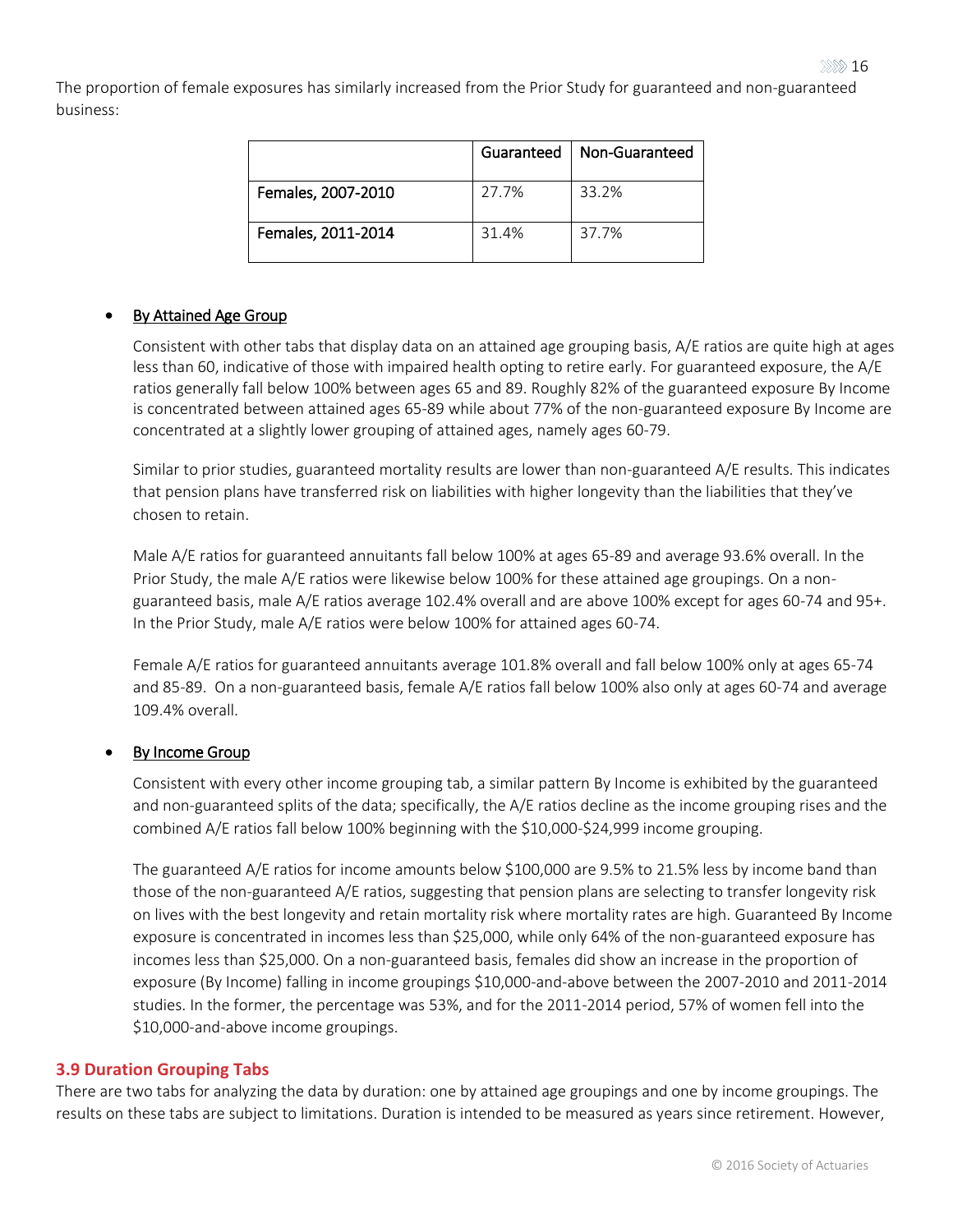significant portions of these liabilities were in payment status prior to being purchased from the insurance company involved (for example, terminal funding arrangements for defined benefit plans). In these cases, the annuity commencement date is likely to be coded as the purchase date of the group annuity contract rather than the original retirement date of the annuitant.

#### • By Attained Age Group

#### o *Duration 0-1*

Overall for duration 0-1, the A/E ratio is 96.5%, well below the 102.6% of the Prior Study covering 2007-2010. However for attained ages less than 60, the A/E ratios of the initial year are quite high. Hence it is still likely true that younger participants are retiring early due to disability or health issues. It is probable that skewing of the A/E ratios for duration 0-1 is occurring due to the concentration of purchased liabilities. That is, those listed as being in duration 0-1 are in fact not in their first duration following retirement but rather their first year since being converted to a terminal funding arrangement. As noted above, the data cannot be separated by retirement date and purchase date to confirm or deny this conjecture. As food for thought though, in the prior study, attained ages less than 60 accounted for 21% of the total duration 0-1 exposures while for the 2011-2014 period, the grouping accounts for only 7%. Any interpretation of the overall A/E ratio must be tempered by the significant difference in submissions between the two study periods.

#### o *Durations 2-5*

The overall A/E ratio for durations 2-5 is 94.9% and is higher than the prior study's value of 91.7%. Like the Prior Study, the high A/E ratios for attained ages below 60 persist for durations 2-5. Similar to the data for duration 0-1, the percentage of exposure comprised of attained ages below 60 has significantly decreased (16.5% for 2007-2010 and 6.4% for 2011-2014). Again, it is likely younger participants are retiring early due to disability or health issues.

#### o *Durations 6-10*

The overall A/E ratio for durations 6-10 is 87.5%. Consistent with the prior study, this duration grouping shows the lowest overall ratio.

#### o *Ultimate (11+)*

The overall A/E ratio is 96.4%.

#### By Income Group

Consistent with every other income grouping tab, a similar pattern By Income is exhibited by the duration groupings. Specifically, the A/E ratios decline as the income grouping rises and the combined A/E ratios fall below 100% beginning with the \$10,000-\$24,999 income grouping. Duration grouping hence does not appear to be a significant factor when looking at the data by income grouping.